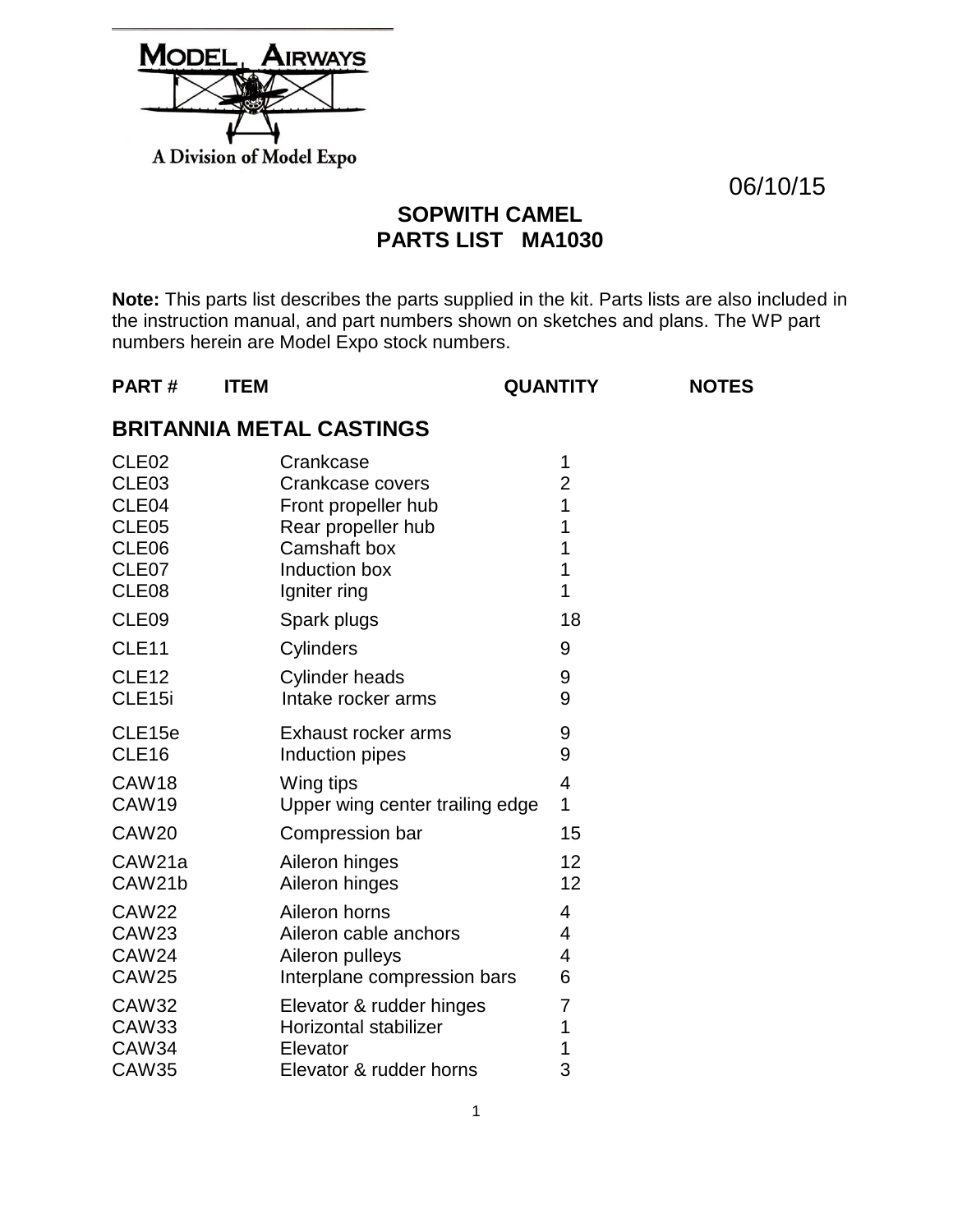| <b>Vertical stabilizer</b>   | 1              |
|------------------------------|----------------|
| Rudder                       | 1              |
| Front lower wing joint       | 1              |
| Rear lower wing joint        | 1              |
| Cabane struts                | 1              |
| Cabane struts                | 1              |
| Cabane struts                | 1              |
| Cabane struts                | 1              |
| <b>False bolts</b>           | 12             |
| Interplane strut joints      | 8              |
| <b>Fuselage bracing eyes</b> | 64             |
| Angle braces                 | 2              |
| Angle braces & fairleads     | 1              |
| Front machine gun support    | 1              |
| Rear machine gun support     | 1              |
| Oil tank                     | 1              |
| Oil tank                     | 1              |
| Main fuel tank halves        | 2              |
| Main fuel tank filler pipe   | $\overline{1}$ |
| Auxiliary fuel tank          | 1              |
| Auxiliary fuel tank          | 1              |
| <b>Control stick</b>         | 1              |
| Control trunnion             | 1              |
| Rudder bar                   | 1              |
| Rudder bar & stick support   | 3              |
| Rudder bar pin               | 1              |
| <b>Control pulleys</b>       | 4              |
| Aileron control crank        | 1              |
| Oil & fuel filler caps       | 2              |
| Throttle handle              | 1              |
| Throttle quadrant            | 1              |
| <b>Fuel filter</b>           | 1              |
| Fuel tank selector           | 1              |
| Hand pump                    | 1              |
| Seat & back                  | 1              |
| Seat & back                  | 1              |
| Front engine mount           | 1              |
| Mixture control              | 1              |
| Oil pump                     | 1              |
| Air pump                     | 1              |
|                              | pivots         |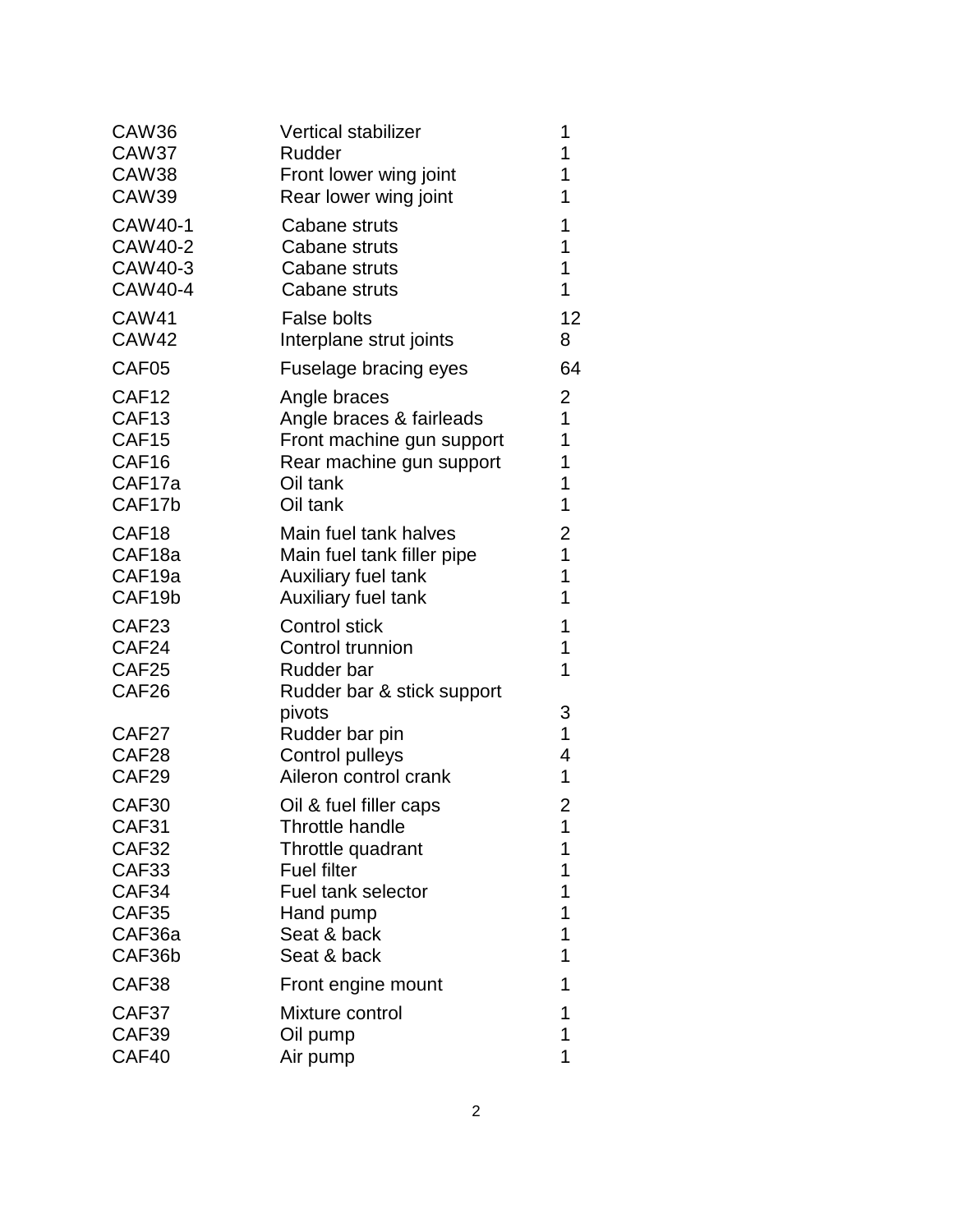| Magnetos                                                          | 2                                                                                                       |
|-------------------------------------------------------------------|---------------------------------------------------------------------------------------------------------|
| Magnetos support                                                  | 1                                                                                                       |
| Magnetos support                                                  | 1                                                                                                       |
| Rear engine support                                               | 1                                                                                                       |
| <b>Hand starter</b>                                               | 1                                                                                                       |
| Carburetor                                                        | 1                                                                                                       |
| <b>Rigging attachment</b>                                         | $\overline{c}$                                                                                          |
| Tachometer, Airspeed indicator,                                   | $\overline{1}$                                                                                          |
| Altimeter                                                         | 3                                                                                                       |
| Pulsometer                                                        | 1                                                                                                       |
| Magneto switches                                                  | $\overline{2}$                                                                                          |
| Watch                                                             | 1                                                                                                       |
| Air pressure gauge                                                | 1                                                                                                       |
| Vickers gun & charging lever                                      | 2                                                                                                       |
| Vickers gun & charging lever                                      | $\overline{2}$                                                                                          |
| Ring gun sight                                                    | 1                                                                                                       |
| Ammunition boxes/discharge                                        | 1                                                                                                       |
| Ammunition boxes/discharge                                        | 1                                                                                                       |
| chutes                                                            | 1                                                                                                       |
| Axle assembly<br>Landing gear struts                              | 1<br>1<br>1                                                                                             |
| Engine end cap                                                    | 1                                                                                                       |
| Pitot tube                                                        | 1                                                                                                       |
| Fuel pressure pump                                                | 1                                                                                                       |
| <b>Turnbuckles</b>                                                | 1<br>100                                                                                                |
| <b>External wheel halves</b><br>Internal wheel halves<br>Hub caps | $\frac{2}{2}$                                                                                           |
| Fuselage jig                                                      | $\overline{c}$                                                                                          |
| Fuselage jig                                                      | $\overline{1}$                                                                                          |
| Fuselage jig                                                      | 1                                                                                                       |
| Fuel gauge                                                        | 1                                                                                                       |
| T-connector                                                       | 1                                                                                                       |
|                                                                   | Compass & inclinometer<br>chutes<br><b>Tail skid</b><br>Landing gear struts<br>Cabane bracing tensioner |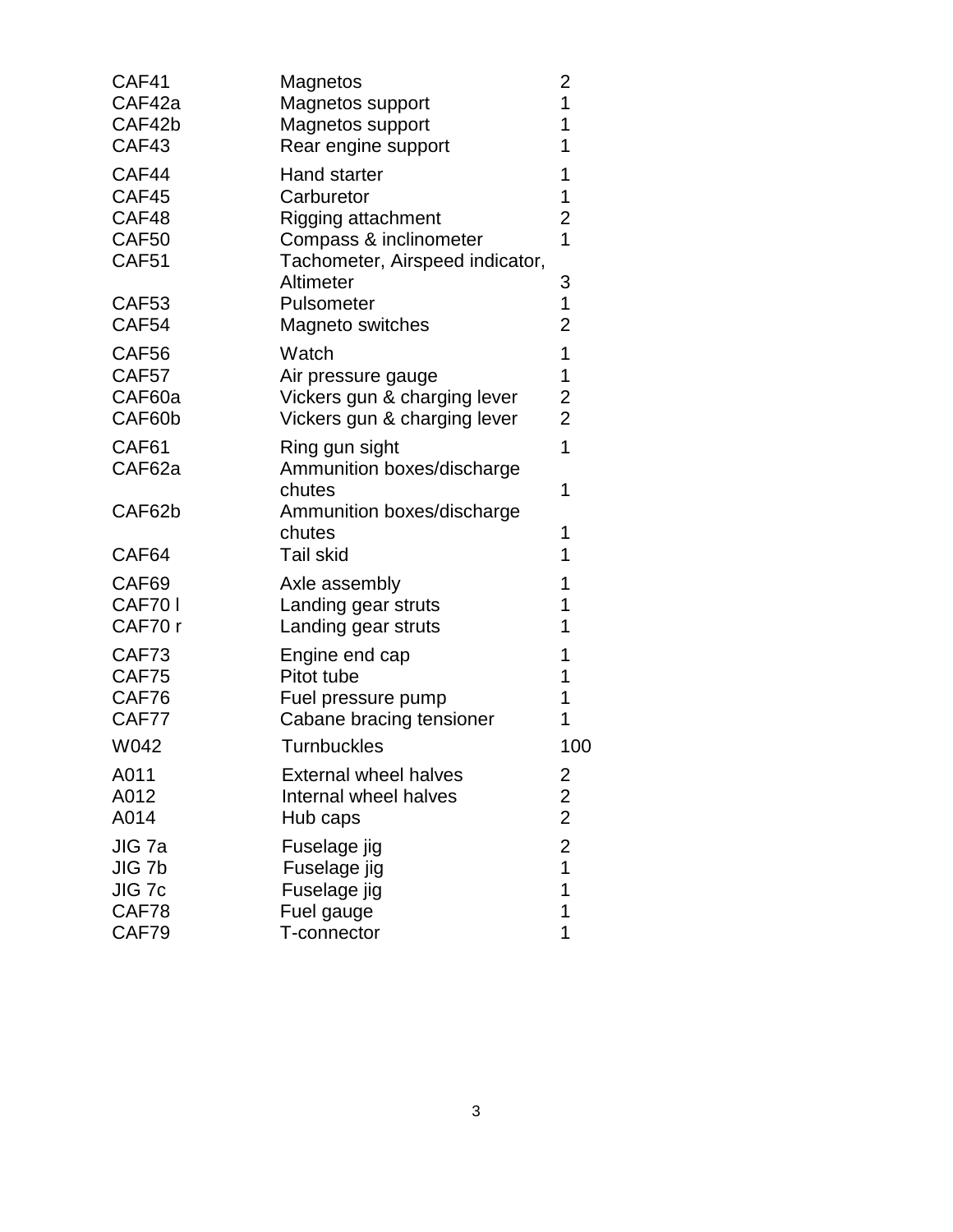## **BRASS, COPPER, STEEL, ROD, WIRE AND TUBING**

Note: The following sizes and quantities are provided in the kit. Cut to length as required for specific parts.

| <b>WP40223SEC</b> | 0.025" (0.64 mm) copper wire   | 5 <sub>ft</sub> | Piping                       |
|-------------------|--------------------------------|-----------------|------------------------------|
| WP161K-12         | $3/64$ " x 12" brass rod       | 4               | Wing trailing edges          |
|                   |                                |                 | <b>Bungee retainer</b>       |
| WP160K-12         | $1/32$ " x 12" brass rod       | 2               | Valve lifters                |
| WP129K-12         | $3/16$ " x 6" brass tube       | 1               | 2 Crankshaft tube 1 1/2"     |
|                   |                                |                 | 2 Air intake 1"              |
| <b>WPGR9-15</b>   | $5/32$ " x 2 $5/8$ " brass rod | 1               | Crankshaft                   |
| <b>WP0976</b>     | 1/4" copper tape               | 24"             |                              |
| WP0434            | 3/32" brass eyebolts           | 22              | Aileron cable guides/rigging |
| WP9912            | #8-32 wing nut steel           |                 | Jig 7 wing nut               |
| WP5120            | $\frac{1}{4}$ bolt             |                 | Propeller                    |
| WP5121            | $\frac{1}{4}$ nut              |                 | Propeller                    |
| WP2839/GS2-3      | eyelets small                  | 22              | Engine tappet seats          |
| WP2841/GS4-7      | eyelets medium                 | 5               | Engine support connectors    |
|                   |                                |                 | Tail skid socket             |
| WP2842/GS5-12     | eyelets large                  | $\overline{2}$  | Axle sleeves                 |
| <b>WP1701</b>     | 14 AWG ins. Copper wire        | 8"              | Cockpit coaming              |
| WP29162           | Instruments faces              |                 | Gloss paper                  |
| <b>WPA013</b>     | Tires                          | 2               | Rubber casting               |

### **RIGGING**

Note: The following sizes and quantities are provided in the kit. Cut to length as required for specific parts.

| WP1205 | Gray Nylon         |      | 20 yds Rigging wires, control cable |
|--------|--------------------|------|-------------------------------------|
| WP1218 | <b>Black Nylon</b> |      | 2 yds Ignition wires                |
| WP1227 | Beige Nylon        | 1 vd | Bungee cord                         |

### **WOOD STRIPS & SHEET**

Note: All wood is Basswood or Limewood (European Basswood) unless otherwise noted. The following sizes and quantities are provided in the kit. Cut as required for specific parts.

| WP3603-24 | $1/32$ " x $3/32$ " x $12$ " | 40 | Rib caps                  |
|-----------|------------------------------|----|---------------------------|
| WP3618-24 | $1/16$ " x $1/16$ " x $12$ " |    | Rear aileron spars, wing  |
|           |                              |    | braces, fairing stringers |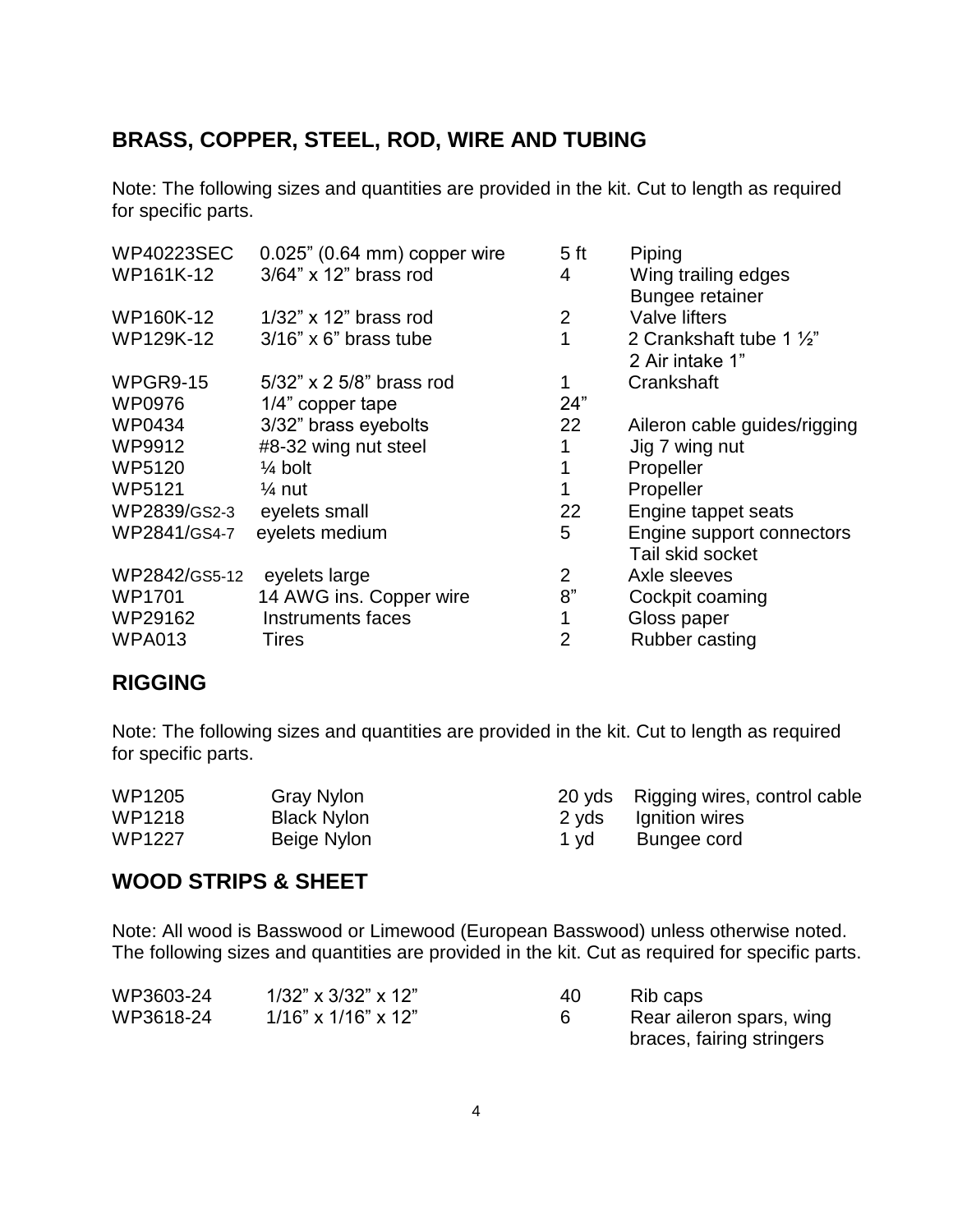| WP3625-24 | 3/32" x 3/32" x 12"          | 12 | Front aileron spars,<br>horizontal stabilizer spar,<br>longerons, fuselage frames,<br>seat rails, fairing end piece |
|-----------|------------------------------|----|---------------------------------------------------------------------------------------------------------------------|
| WP3631-24 | $1/8$ " x $1/8$ " x $12$ "   | 4  | Rear wing spars                                                                                                     |
| WP3648-24 | 5/32" x 5/32" x 12"          | 4  | Front wing spars                                                                                                    |
| WP3671-24 | $5/32$ " x $3/16$ " x $12$ " | 4  | Wing leading edges                                                                                                  |
| WP3629-24 | $3/32$ " x $1/4$ " x $12$ "  | 2  | Interplane struts                                                                                                   |

# **LASER CUT WOOD PARTS**

Note: All laser cut wood in the kit is Basswood or Limewood (European Basswood), and Birch plywood unless otherwise noted.

| WP4632-A         | 3/64" Thick Plywood  | $\overline{2}$   |                                 |
|------------------|----------------------|------------------|---------------------------------|
| <b>WP4632-AA</b> |                      |                  |                                 |
|                  | CAW01                | 2 pc             | ribs                            |
|                  | CAW02                | 28 pc            | ribs                            |
|                  | CAW03                | 8 pc             | ribs                            |
|                  | CAW04                | 4 pc             | ribs                            |
|                  | <b>CAW05</b>         | 16 <sub>pc</sub> | ribs                            |
|                  | CAW06                | 4 pc             | ribs                            |
|                  | CAW07                | 4 pc             | aileron ribs                    |
|                  | CAW08                | 51 pc            | nose ribs                       |
|                  | CAW09                | 8 pc             | horizontal stabilizer ribs      |
|                  | CAW10                | 6 pc             | horizontal stabilizer nose ribs |
| WP4632-B         | 3/64" Thick Plywood  | 1                |                                 |
|                  | CAF03                | 4 pc             | cockpit base                    |
|                  | CAF04                | 4 pc             | diagonal mounts                 |
|                  | CAF <sub>06</sub>    | 2 pc             | nose frame                      |
|                  | CAF08                | 1 pc             | false frame "E"                 |
|                  | CAF09                | 1 pc             | false frame "F"                 |
|                  | CAF10                | 1 pc             | false frame "G"                 |
|                  | CAF11                | 1 pc             | false frame "H"                 |
|                  | CAF <sub>21</sub>    | 1 pc             | false frame "D"                 |
|                  | CAF49                | 1 pc             | instrument panel                |
| <b>WP4640-D</b>  | 5/32" Thick Basswood | 1                |                                 |
|                  | CLE <sub>17</sub>    | 3pc              | Propeller                       |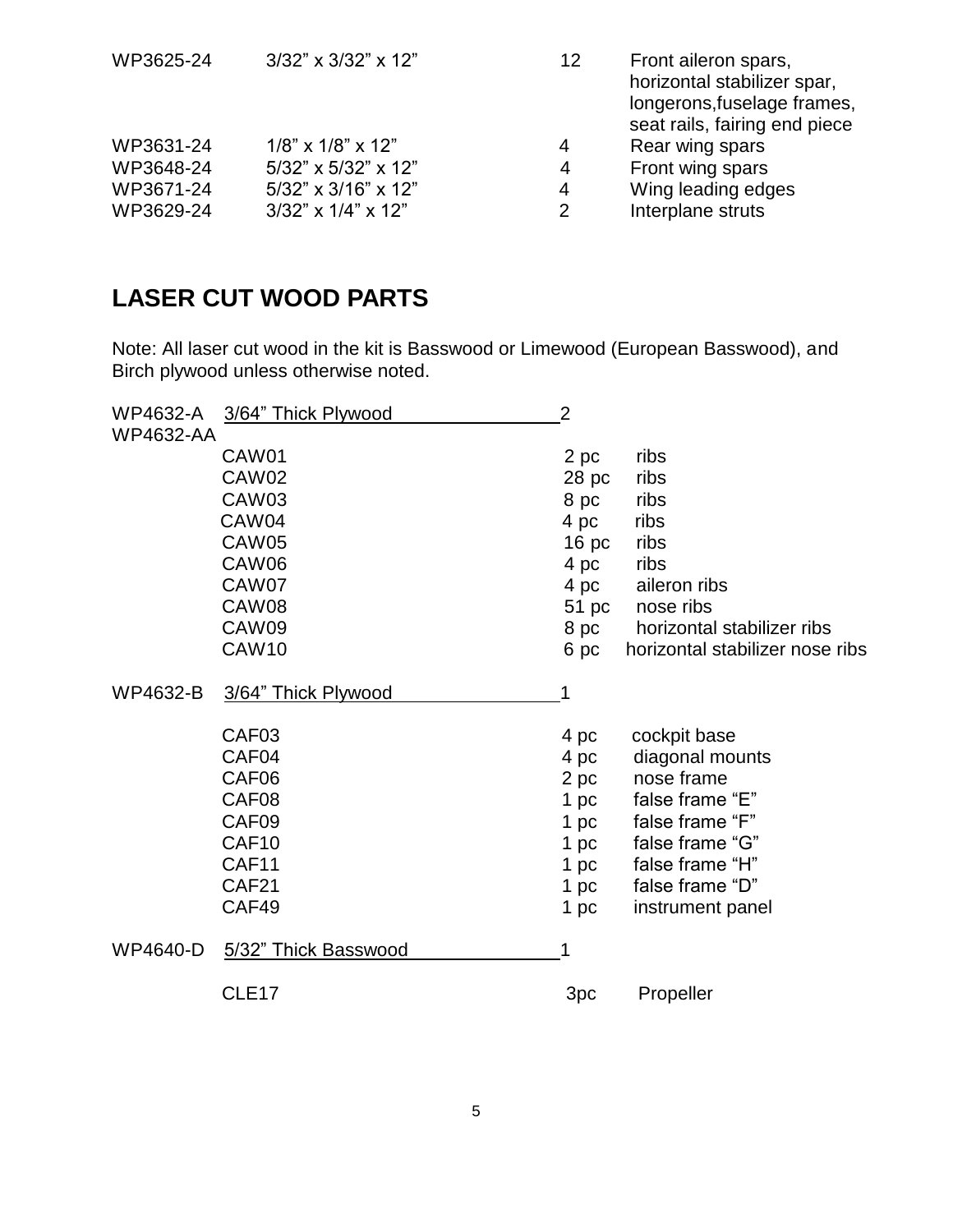# **PLANS AND INSTRUCTIONS**

| <b>WP1030MB</b>   | Instruction manual |  |
|-------------------|--------------------|--|
| <b>WPPL1030-A</b> | Plans, Set of 5    |  |
| <b>WPPL1030</b>   | Parts List         |  |

#### **PLEASE NOTE THE FOLLOWING MISPRINTS/CHANGES:**

- **NOTE: \*** CAF62 and CAF63 are now CAF62A and CAF62B
- **PAGE 4** WP162-1.2 1/16" rod should be WP160k-12 1/32" rod
- **PAGE 5** CLE13 should be WP160k-12 and is 1/32" CLE14 should be GS2-3
- **PAGE 14** On jig #5 part shown as CAF12 is 3/32"x 3/32" strip wood
- **PAGE 18** Attached is a copy of revisions to fig.25 as shown on page 18 of the instruction which shows the addition of castings CAF 78 and CAF 79 to the fuel pining schematic. These castings are also incorporated into the parts list and the cast metal parts list.
- **DRAWING 3** CAW27 is WP3618-24 1/16"x1/16" strip wood also shown on page 11, fig 11
- **DRAWING 5** JIG # 1 CAW011 should be 1/32" x 3/32" JIG # 6 3/8" x 2 3/8" x 1/16" should be 3/8" x 2 3/8" x 1 1/16"

### **WE APOLOGIZE FOR ANY INCONVENIENCE THIS MAY CAUSE IN CONSTRUCTION**